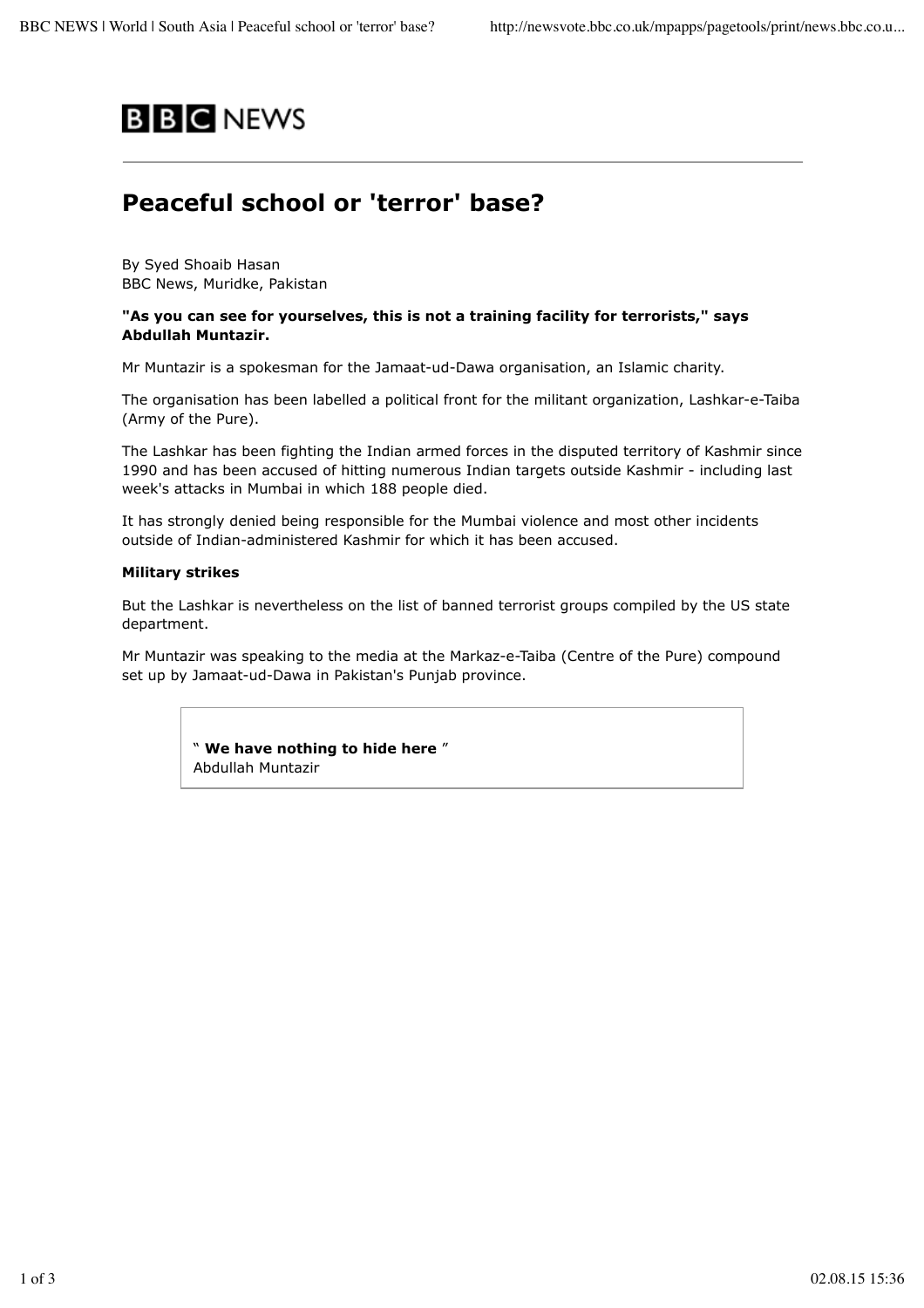The compound is commonly referred to as the main headquarters of the Jamaat-ud-Dawa.

It has also been described by Indian - and sometimes Pakistani - media as a training facility for Lashkar militants.

This perception has hardened since the attacks in Mumbai, with some Indian commentators talking about launching military strikes on the compound.

Although the BBC saw no militant activity in the camp, Lashkar is known to operate militant camps in areas of Pakistan-administered Kashmir.

To try to dispel perceptions, Jamaat-ud-Dawa hosted an open house for local and foreign journalists, including the BBC, on Thursday.

The centre is located outside the town of Muridke, about 40km (25 miles) from the eastern city of Lahore in central Punjab.

A small dusty lane leads off the main Grand Trunk Road through a small settlement of farmers and labourers to the gates of the compound.

## **Basic curriculum**

Inside its 75-acre grounds are educational and residential facilities.

There is a secondary school for girls, a high school for boys and two madrassas, or religious schools, one each for girls and boys and hostels for the students.

We were taken on a tour of the entire complex by Mr Muntazir and his team.

"We have classes here until Intermediate (Pakistan equivalent of high school/'A' Levels)," says Rashid Minhas, principal of science.

"The subjects include English and the sciences. We have fully furnished labs here as well as facilities that you would find in any good school in Pakistan.

"The basic curriculum is the same as that taught all over Pakistan, with an added focus on Islam."

According to Mr Minhas, there are 530 boys and 345 girls in the school.

School is in session as we pass through the classrooms.

In the physics lab, a group of students are putting together a circuit which transfers electricity to a light bulb.

As the bulb flashes red, the students exchange smiles of accomplishment. The same scene could be replicated across countless other schools in Pakistan.

## **School setting**

One student, Zohaib Naveed, says he is in class eight and comes from a nearby town.

He hopes to be an engineer when he grows up.